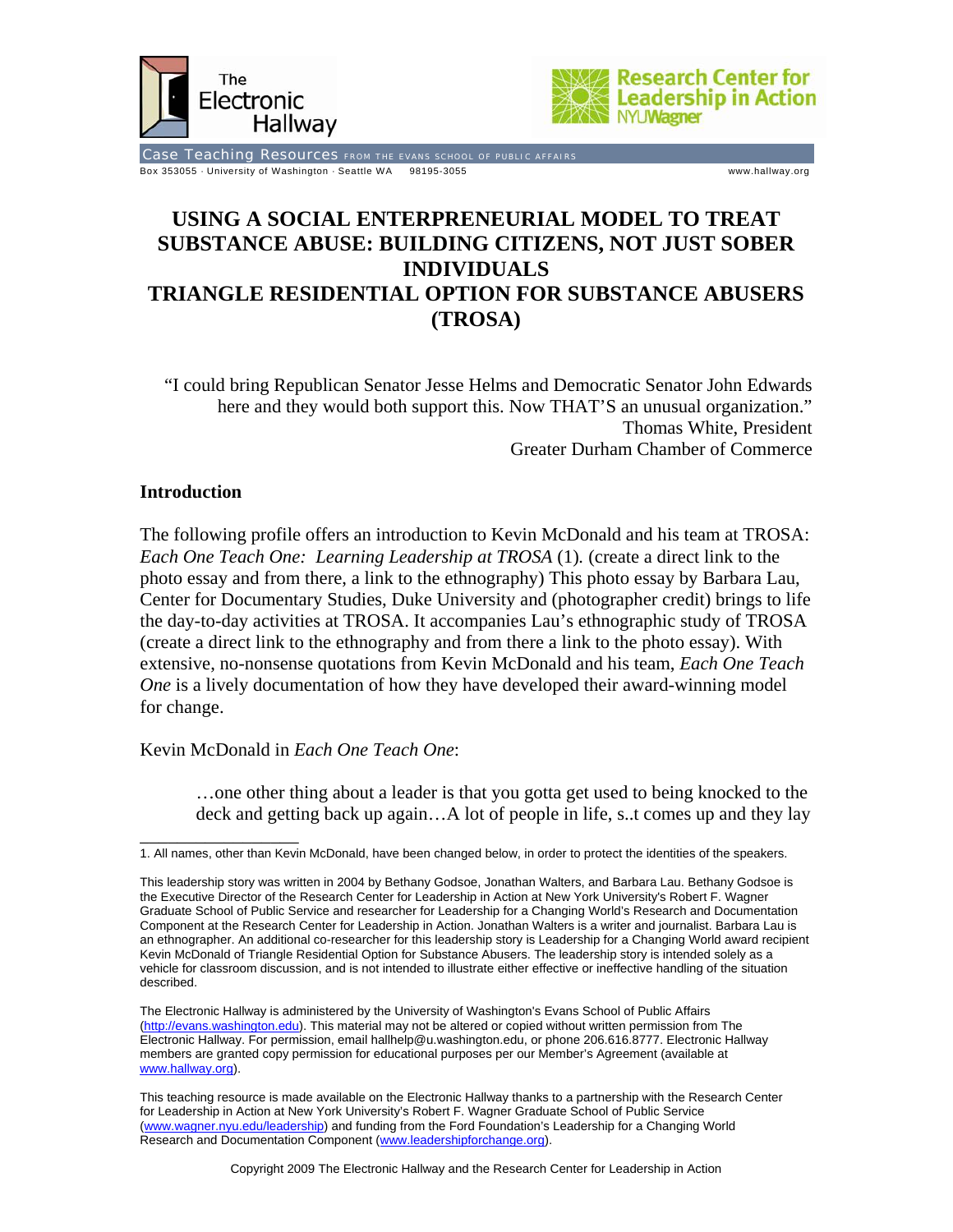down and they don't want to get back up. With a leader, yeah, you can't quit…When they think that don't have nothing left, and you've tired them out, they're so tired of hitting you ain't got no more energy left, then it's your turn.

It's a typical June day in Durham, North Carolina; the sky is clear and the Downtown CCB Office Tower can be seen from miles around. Men in khaki pants and neat polo shirts marked with a corporate-style insignia, efficiently move cartons and furniture from a house to a waiting truck. At 25 locations across the Triangle region, this scene is being repeated. Customers are impressed with the efficiency of the operation. "Every aspect of the move went as well or better than you told me it would," the customer says. "If these men handle the rest of their life the way they handled this move and their behavior today, they will certainly be successful." He then adds enthusiastically, "Count another couple of people as in their corner, pulling for them to be a continued success." This sentiment and the word-of-mouth network it fuels has resulted in exponential growth for this moving company – a successful business whose personnel and managers are all former addicts and criminal offenders.

A two-year residential program, Triangle Residential Option for Substance Abusers (TROSA), runs this successful moving and storage company as well as a construction division, a holiday sales business offering trees, wreaths and other decorating supplies, a lawn and garden maintenance business, a contract labor service, a picture framing shop, and a catering service. TROSA's founder and president, Kevin R. McDonald, is a social entrepreneur and former heroin addict who believes recovery from addiction comes in part by developing self-worth through meaningful work. To that end, TROSA trains its over 300 male and female residents how to drive 18-wheelers, lay bricks, perform sales and office work, and repair old cars. Residents work while learning at TROSA, making the nonprofit a nearly self-sustaining enterprise. The staff is paid and made up mostly of TROSA graduates, twenty to be exact, many of who battled with addictions for much of their lives.

To the majority of customers, however, the businesses look and perform like any other company and the employees appear to be regular employees—which is just how Kevin and his staff want it. "People don't use our services because we're drug addicts, they use them because we do a good job," Kevin said.

A "good job" is one way to describe the history of this therapeutic community in Durham, North Carolina. Beginning eight years ago with a mere \$18,000 and staff of three, TROSA now has an annual budget of six million dollars, a staff of thirty, and a customer base that includes City Hall, Duke University, and the local garden club. They have a musical ensemble and a community-service focused chapter of the Jaycees. There is a special bond between the local community and TROSA and residents of the program are kept extremely busy volunteering at local events. In addition, many residents and staff are involved with other local programs dedicated to helping others.

TROSA offers a comprehensive after care program that includes low-income, special needs housing, job placement, and personal transportation in the form of the cars repaired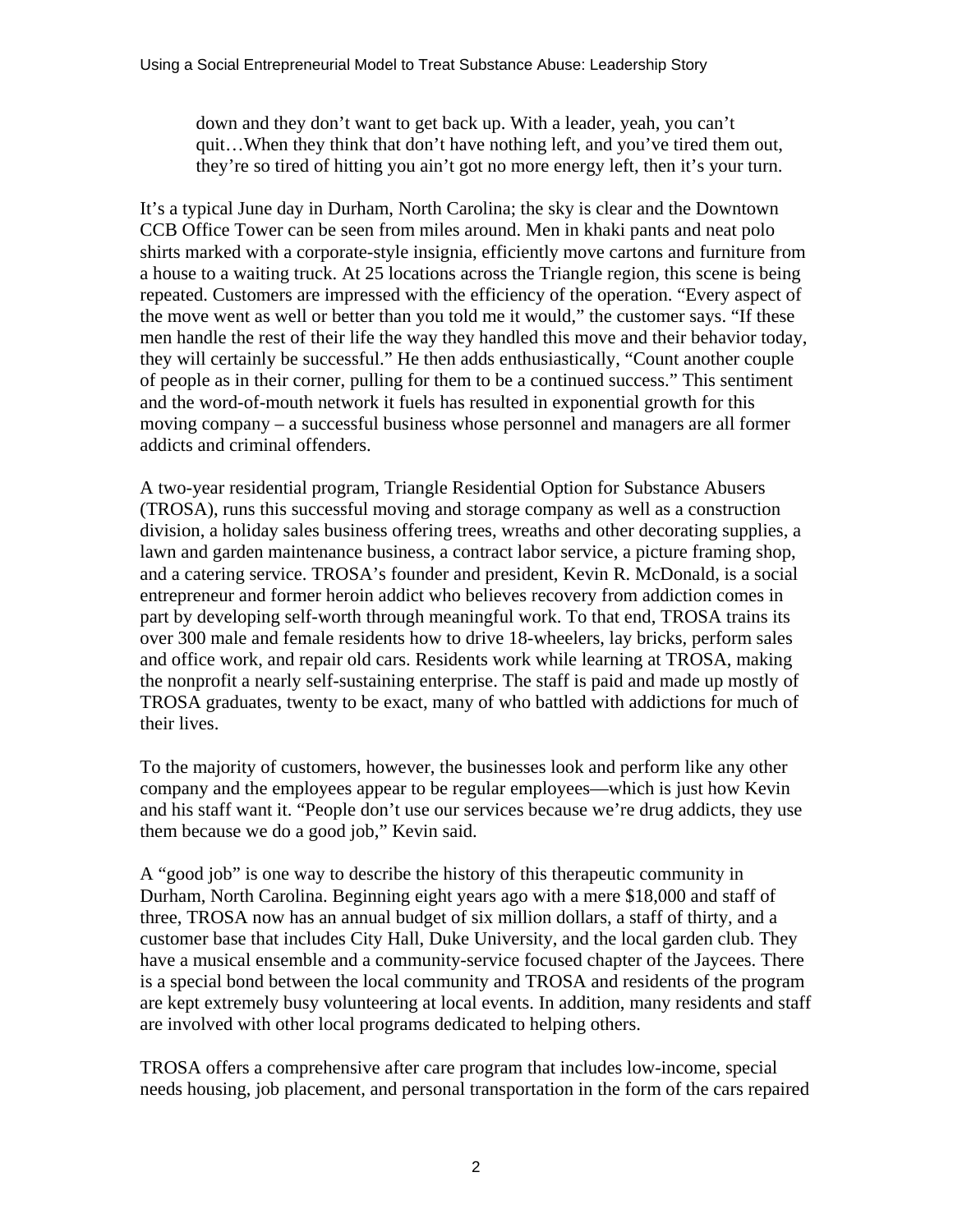by the automotive repair training program. In a twist of irony, TROSA has purchased abandoned buildings previously used for drug activity, and residents working with the construction division have converted them into homes for their graduates. This combination of free enterprise and social work appeals to a wide number of people.

"I could bring Republican Senator Jesse Helms and Democratic Senator John Edwards here and they would both support this," Thomas White, President of the Greater Durham Chamber of Commerce laughs. "Now THAT'S an unusual organization."

As successful business people teaching residents how to create the lives they want, Kevin and the staff are also changing the way many people think about addiction. Convincing communities to see addicts as people, however, begins within TROSA. As a recovered addict himself, Kevin knows first-hand that treating substance abuse doesn't mean just giving people a job. Addicts tend to have a long history of self-destructive behavior and of hurting those who love them. Recovery means learning to care about themselves and the people around them. Within a week of starting at TROSA, residents become mentors to new arrivals, explaining the basic rules, responding to questions, and helping them through their adjustment period.

"Empowering residents, that's the whole strength of TROSA," Kevin said. "Most of the time, as addicts, we hurt other people, and not just physically, but emotionally. And so, all of a sudden, these residents are responsible and they start having to get close to somebody and listen to their story and be there at night. That's part of the emotional growth here---you start caring. And it's hard. You have to practice at it."

One of TROSA's success stories did a lot of practicing. Randy arrived at TROSA in 2000, a gang member in his forties who had grown up around heroin and had been addicted to the drug while serving nearly 20 years of his life in prison. Like every new arrival at TROSA, he was an "intern" for the first thirty days. He'll be the first to tell you it wasn't easy.

"I came in here caring about nobody. But I learned how to care about people. It was hard, because I didn't care about myself," he said. "When you can take your daughter at 1:00 in the morning to go score heroin in one of the worst neighborhoods and she was four years old and you leave her in the car…you know, it breaks my heart. I went to that extreme and I have to deal with that. That's why I came to TROSA."

Fifteen months after his arrival, Randy was selected Head Intern Leader and after he graduated in the fall of 2002, he became a full-fledged staff member in the "people business." His responsibilities now include training the new leaders and supervising the some 320 residents in the program. For Kevin, Randy's success is evidence of how TROSA's structure helps residents learn in just two years the counseling skills that other people study in academic settings for four or more years. "Here they have to jump in and be in charge, to supervise people," Kevin said. "It's a huge responsibility because it's scary to be responsible for other people. For most of our residents, they have never come close to this level of accountability."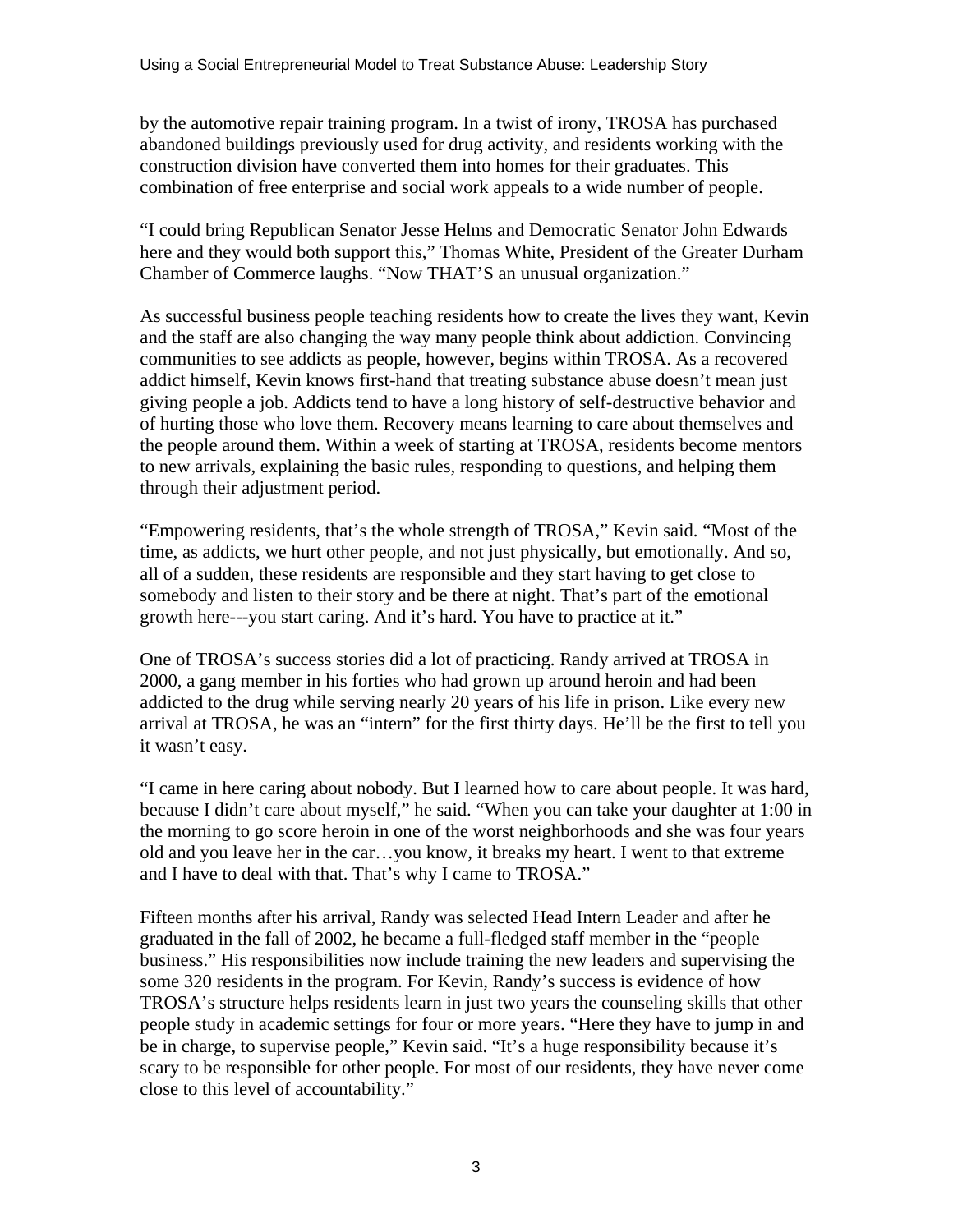Teaching people how to change self-destructive behavior carries the same importance as teaching them how to lay bricks or paint a house. For Alan, the Construction Department manager, part of a typical day is spent showing people in their fifties and those in their twenties how to get along. "They don't listen to the same music," he said. "They don't think about the same things when they're going through the day hammering boards. So you're going to get these little conflicts."

On a recent Thursday, an argument broke out after one guy snapped at another. Alan took him aside to talk. "Before coming to TROSA, this guy probably would have thrown his tools down and gone to the bar," he said. During the hour-long conversation, the resident revealed that he was upset for reasons unrelated to work — he was missing home and his girlfriend. A recovered addict, Alan had known for many years what it was to avoid dealing with his feelings, instead turning to arguments and drugs.

Even though he had a deadline to meet and other jobs waiting, the hour conversation took priority. Alan does this, he said, several times a day with a number of residents. "That's what it's about here: helping people get through the day," he said. " 'Let's just get through the day. You having a bad day? Tomorrow's going to be a better day. As long as you stay sober [and] stay focused.' That's what we're here for."

Half of the day at TROSA is spent this way in every department, whether it's construction or catering. But helping residents is not a purely selfless act. "It doesn't happen every day, but you'll be dealing with somebody and you see yourself," said Mike, head of TROSA Moving & Storage. "I see this youngster and he's thinking the same thing I was 10 years ago, and I know exactly where he's going to go if I can't convince him that this is what he needs to do and this is where he needs to stay. And it can be heartbreaking, really, because some of them won't listen. I didn't listen back then. And that happens. That's what gets to me a lot, recognizing myself in people."

Himself a former addict, Mike is responsible for the close to five thousand moving jobs TROSA handles every year. They have worked hard to take TROSA to the next level by generating enough revenue to pay the staff. Since arriving in 1997, the head of the moving company has increased the moving department's earnings from \$254,000 to over three million a year. On Sundays now, he often offers classes for the movers he supervises. "I hammer away more on honesty than I do on moving," he said. "It's very rare that we ever teach any moving procedures. Something might come up, but the bottom line is we're trying to train people how to be honest."

Such training pays off. Residents have the chance to work their way up in a supportive environment and can expect to earn ten or fifteen dollars an hour after graduation. This doesn't, however, mean that keeping a job is easy. While graduates may have ended a drug or alcohol habit, they don't have always have licenses to drive to their new jobs. In fact, an office at TROSA is dedicated to the paperwork and red tape of having drivers licenses reinstated. According to Kevin, "It's just the right thing to do." These graduates are also people he can tap for mentoring new residents.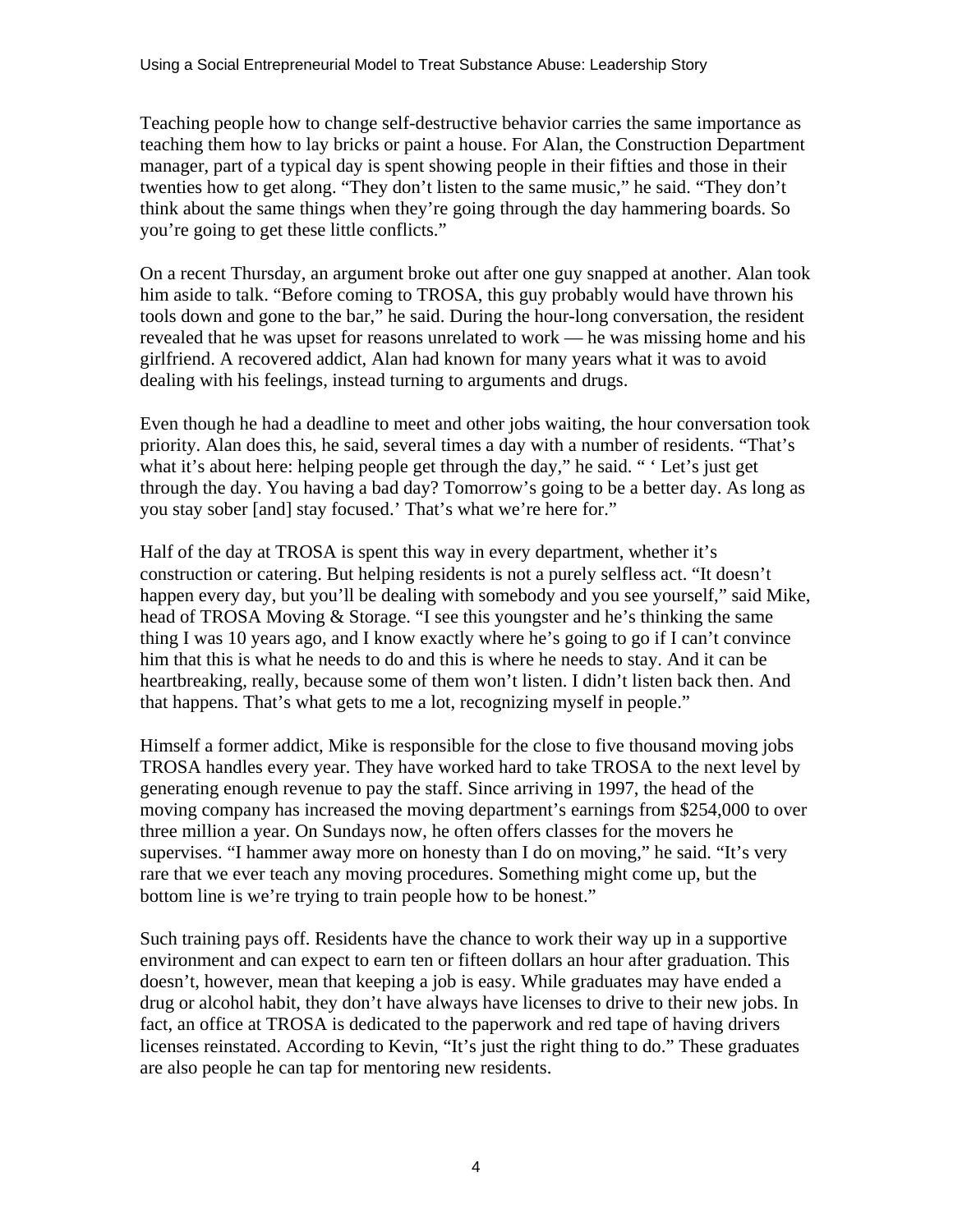As a business, however, graduation of residents means a high turnover rate. When an experienced plumber graduates, they cannot just hire another one. This makes TROSA one large training ground, Kevin contends, and the aftercare program is an important part of why people can succeed at TROSA. Kevin himself had a hard time getting a job after he finished his program. People didn't want to hire someone with a prison record or an admitted addiction, no matter how reformed he professed to be.

According to Kevin these details are the things people forget when they think about addiction. TROSA, he says, doesn't deal simply with problems of addiction. They deal with people holistically, with their medical, educational, and legal issues, sexual abuse trauma and mental illness, and anything else that might arise. "There's always a hundred problems a day. We've got a guy in the hospital right now that is dying. We've got another guy who just came in with syphilis in the eyes. He's been here like a week and already he's in the hospital," Kevin said. "People have no idea what it takes to run a program like this, what this staff does, and how much of themselves they put into it."

Residents with such medical problems are simply turned away at other therapeutic communities, but by building alliances with the Durham community, TROSA has made it possible to help addicts who are ill and living in poverty. Pairing up with Duke University Medical Center and Duke University Department of Psychiatry, TROSA developed a program that utilizes medical students to provide TROSA's residents with health care at no cost to TROSA. TROSA recently opened a medical clinic at its James Street facility. The new clinic has made it possible to expand the services TROSA offers to such hard to serve populations as those with dual and triple diagnoses. It's also a twoway street, according to TROSA board member and Program Administrator for Duke Addictions Program, Paul Nagy.

"One of the things we have not done a good a job of is educating our psychiatrists about substance abuse and giving them an opportunity really to understand addiction and understand treatment," said Paul. "The experiences they have had tend to skew them to believe that recovery is not possible. So it was critical that we offer our medical residents opportunities to experience people in recovery and see people get well and allow them to get involved with that process as part of their learning."

Such partnerships with the health community have been challenging for Kevin and TROSA. Most therapeutic communities are resistant to giving medication to residents suffering from psychiatric illness. But according to Paul, fifty percent of people who abuse drugs are grappling with mental health issues, whether it be depression, anxiety, or something more severe.

Kevin, in his leadership role, has become incredibly open minded and trusting of the new approaches being used to treat substance abuse.

This openness has also led TROSA to working on gender-specific treatment with a Professor of Social Work at the University of North Carolina. Over the years, this professor has watched the women's group within TROSA grow to include 50 women. She has helped incorporate research findings into TROSA's admitting interview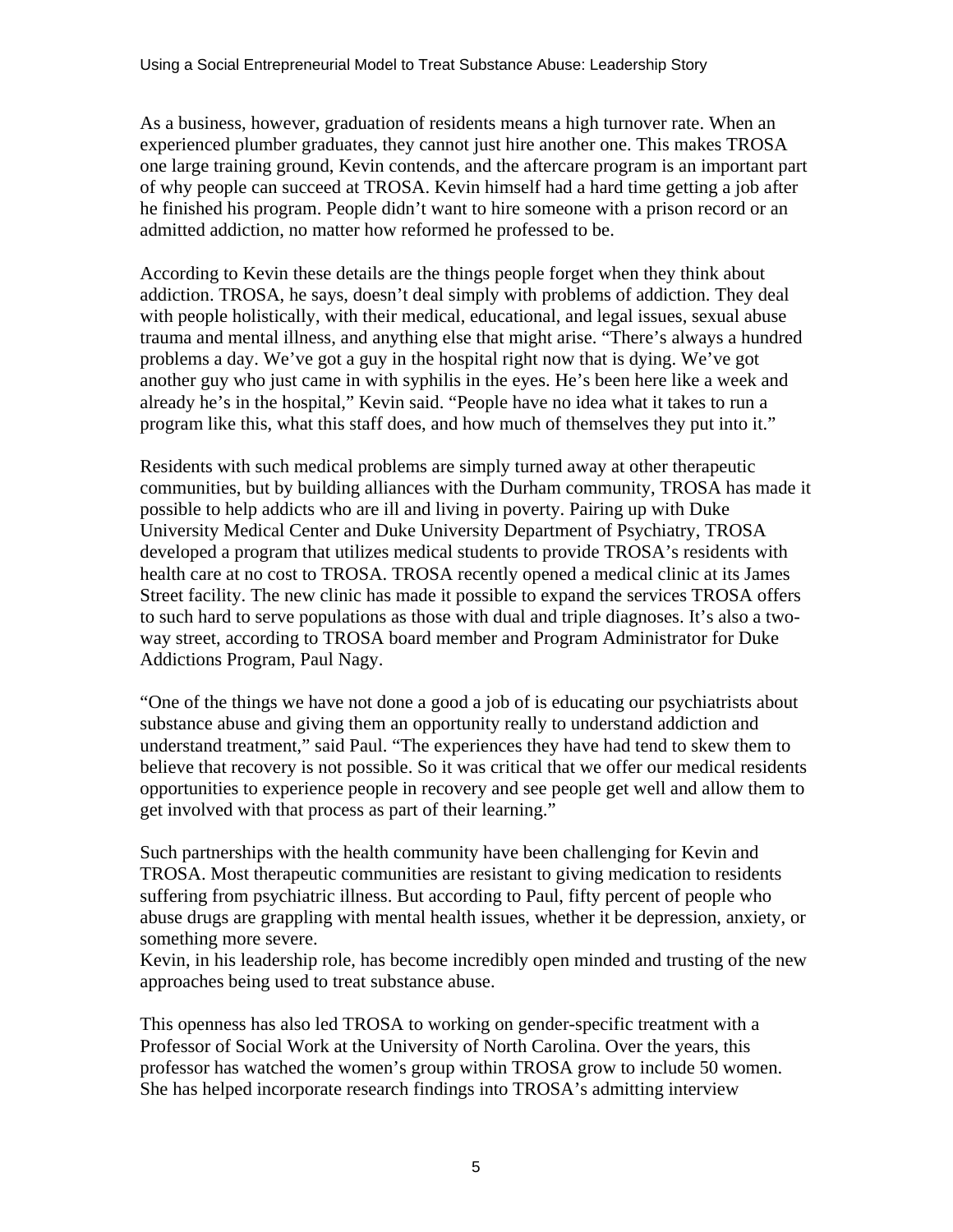screening process, giving TROSA, and her, a better understanding of health issues, including sexual abuse. In the field of substance abuse, she states, the rate of sexual abuse is extremely high for women and learning more about this can lead to better treatment efforts.

For Kevin and the staff, an open approach to recovery is fundamental to TROSA, and it begins in the way residents present themselves. TROSA residents are encouraged to speak openly and honestly about themselves and their experiences with their heads held high and a direct gaze reflecting their unflinching frankness.

Randy. "I was a heroin addict for 30 years. I work in landscaping."

"My name is Gary. I work in warehouse security. For 25 years, my drug of addiction was heroin."

"Hi, my name's Sandra. I've been here since May and I work in the In-Kind department."

"My name's Buddy. I run the transportation department. I was a 30 year addict, 15 of those on crack."

"I'm Noel. I work in Finance. I started using drugs and alcohol at age 12 and continued until my first day at TROSA just before my  $30<sup>th</sup>$  birthday. I decided to stay after my graduation and in December I'll receive my Bachelor's degree in Business Administration."

In telling their life stories this way, residents learn to confront shame and guilt about their pasts. "We're so much open because we know each other stories," Kevin said. These stories inspire new residents and those who have graduated and stay to work at TROSA, like Alan. "The reason I stay is because I want to keep the hope here. I'm not letting go of it. I mean, the hope, it's like pouring out of the faucets around here," he said.

This hope is evident to anyone who visits TROSA. The organization gives tours to individuals and organizations as a form of two-way education. Kevin wants outsiders to see that addicts are people and wants his residents to be comfortable with the community. "Different people have different perceptions of us," he said. "You just can't change some people's beliefs. Others see the reality and turn their thinking around. Other people, well it depends on what day it is. But the real deal is, TROSA is a part of this community, no matter what. And our residents have to be able to interact with members of the community because one day they will join them."

When it comes to gaining acceptance in the community, Kevin and the staff at TROSA have been creative in using their alliances. "It helps when you have a judge on your board of directors," Kevin said with a laugh. But that's exactly what happened when he and the staff attended a neighborhood association meeting. He showed up in a good suit and with a judge. TROSA had purchased a piece of property in the neighborhood and some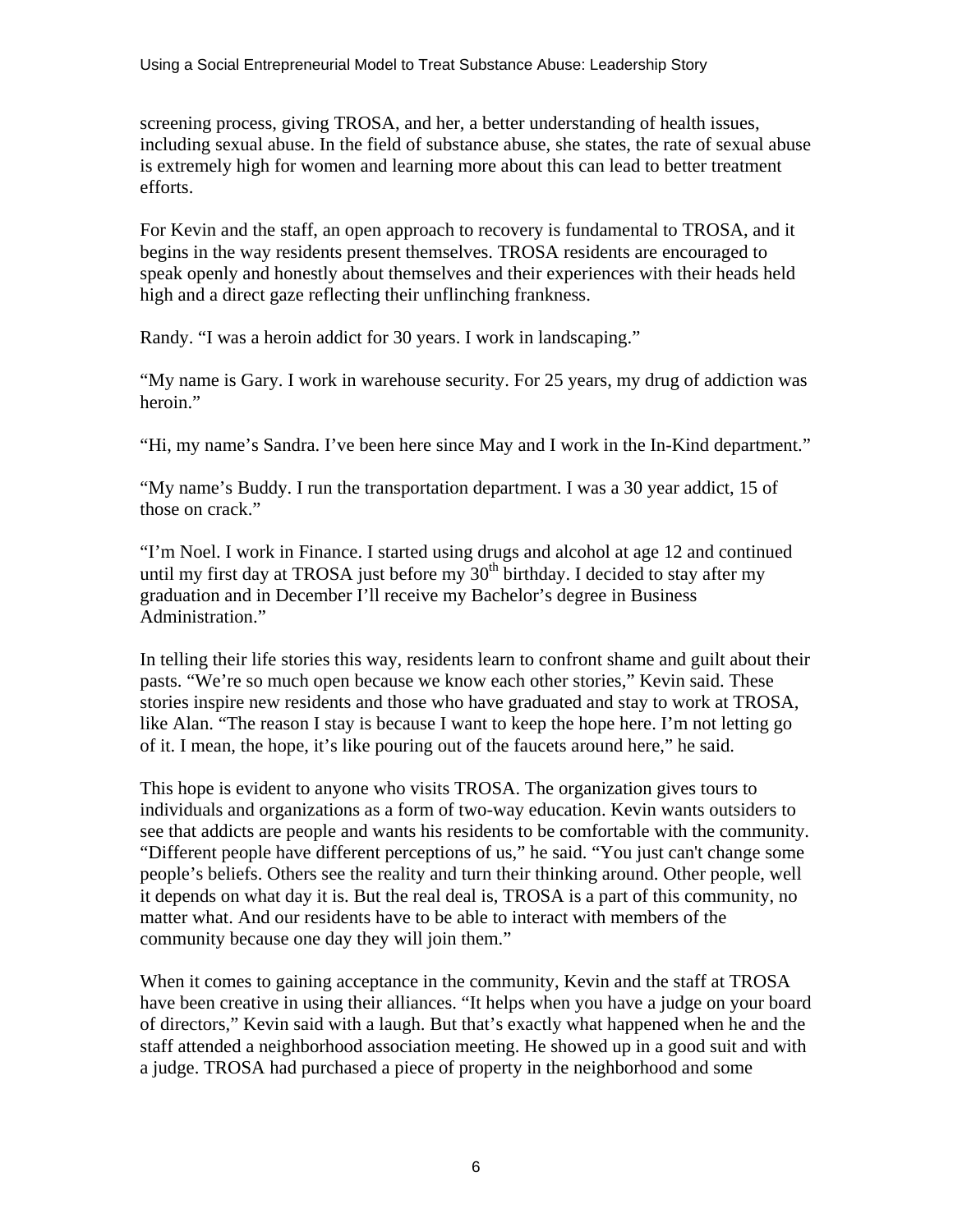residents were concerned about their new neighbors. "You have to pick your battlegrounds really carefully, and who you bring to the battle," he said.

Having a judge and the approval of the chamber of commerce legitimizes the work TROSA does. It has nevertheless taken some time, and as Kevin acknowledges, acceptance comes by "word of mouth" as people see the work that is being done and tell others about it.

Surrounded by Durham's biotech firms, colleges, and a weakened tobacco industry, TROSA has been able to buy inexpensive real estate. They now own and maintain 24 buildings, most of which they have had to renovate themselves. "People in the neighborhood that I didn't even know would stop and tell us what a good job we was doing," said Mac, master brick mason and 1998 graduate from TROSA. "Some of these houses were really in bad shape, so we get a lot of compliments about TROSA and it being a good program in teaching guys how to do the right thing."

Bringing things back to life is at the heart of TROSA. Its own headquarters are located in a former dairy that Kevin and the staff secured and then made practical by employing a relatively little-known college and university zoning category. Just down the road on Roxboro Street there are 8 former crack houses transformed by TROSA into vibrant homes for program graduates. Another site is a warehouse complex filled with racks of suits and clothes for the residents to "shop in." At Christmas time, residents come to shop for gifts to send their children. All of it signals the reality that TROSA must support itself. "We ain't waiting for no manna from heaven, we're going after it." Kevin said, laughing.

The In-Kind department at TROSA contacts corporations for donations, everything from women's underwear to conference tables. They have become known for sharing what they have with other nonprofits, whether it's furniture or food. On one occasion, they even found themselves with three tractor-trailers filled with frozen chicken. They had solicited more than the Durham food bank could hold so they turned around and began giving the chicken to other non-profit organizations in town.

It is work like this that helps Randy feel he has a new family. "For all of them years I felt part of that gang and now I feel part of something else. A different type of gang, you know?" he said. "I don't have to worry about getting killed in this gang."

For a nonprofit organization, success in business is always accompanied by challenges. Kevin and the staff are beginning to feel their own limits. "How do we take on another project or join another task force and be consistent when we're just surviving?" Kevin asks. Despite their financial success they are a business and always at risk. At one point, advancing insurance rates almost drove them out of business. Kevin wants to create a school at TROSA for those who want to learn how to replicate their work in other cities. One challenge that TROSA faces in doing this is raising the required capital necessary to pursue such an endeavor. Kevin also sees the need to continue training and supporting TROSA staff, trying to ensure that the organization continues to be a good place to work.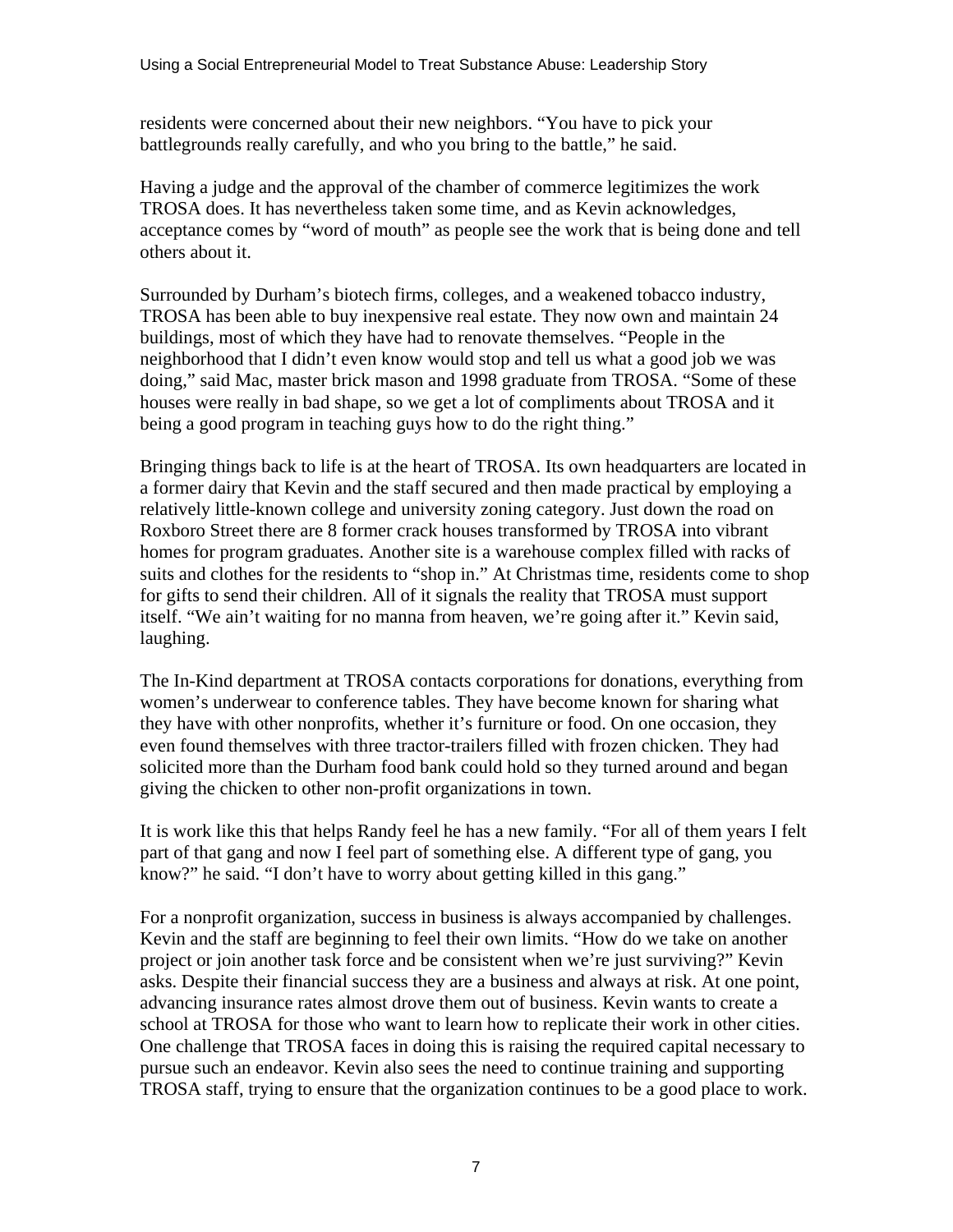He himself has just begun to take Saturdays off despite pangs of guilt. After years of working six days a week, every week, it is hard to let go. But life is changing for both him and the staff.

"I've got a family now. I've got a wife and two kids. I've got to be able to spend time with them," he said. "And each person here is in different stages. Joe's bought his first home. Tara just got married. Alan's got a son, just moved down here. We're all working hard to find a balance between work and family life. It is important for us to be role models as family members."

Part of growing, according to Kevin, will mean that some people leave and others move up. It will mean making TROSA an even better place for its staff and residents. Kevin expects it to continue being a bumpy road but one that they will manage. He and the staff are used to dreaming big, coming up with creative solutions, and working with the resources they have.